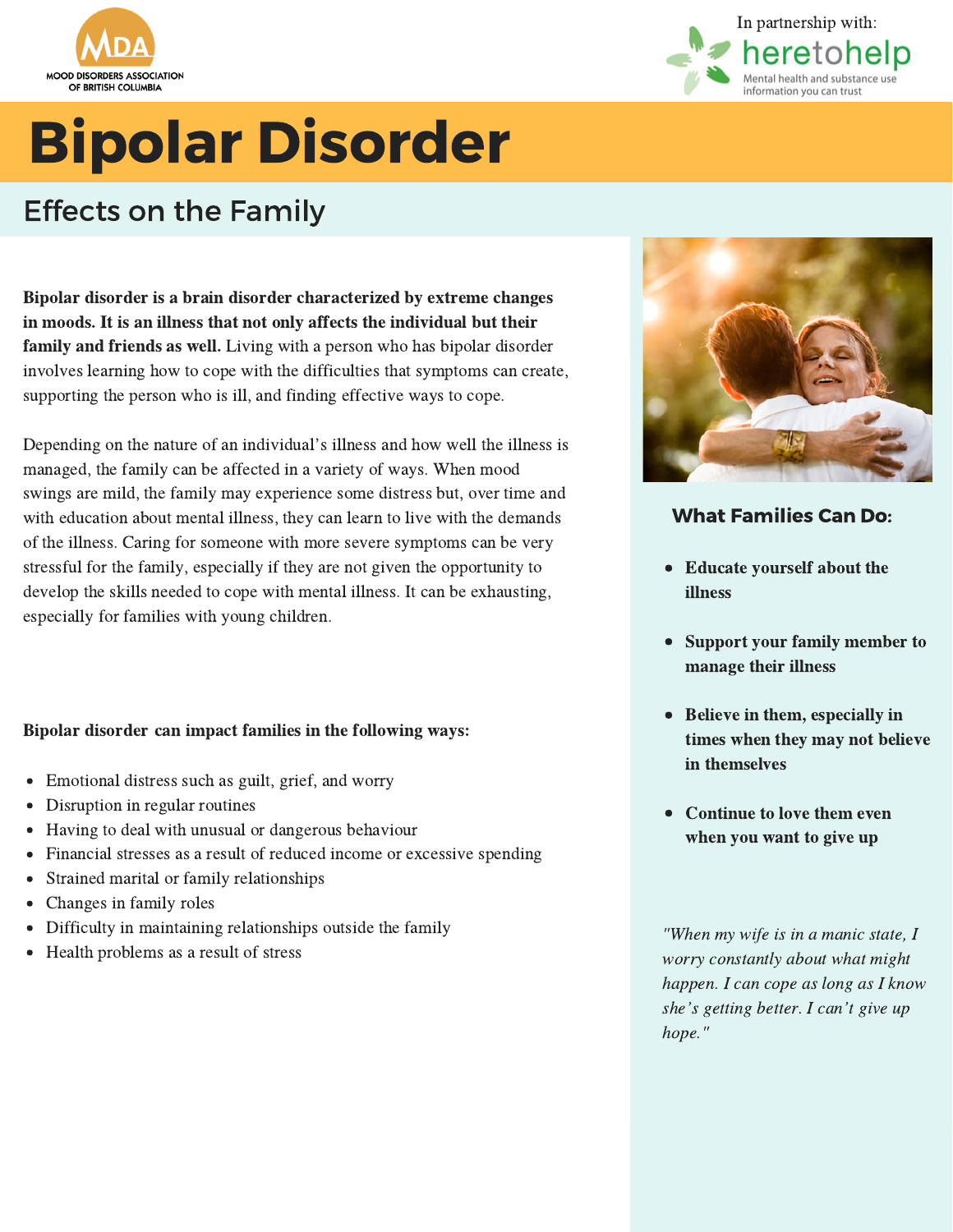# Bipolar Disorder

### Effects on the Family

Family members may experience a variety of emotions as they learn to come to terms with having someone who has bipolar disorder. There is no right or wrong way to feel. What is important is how you handle these emotions.

As with all serious illness, families will likely feel sorrow and grief. This is a natural reaction. We care about our family members and want them to be healthy and happy. Families sometimes feel they have lost the person they knew. However, having a mental illness such as bipolar disorder does not mean that the person cannot live a successful, happy life. What it means is that the individual and their family now have a new challenge to face.

Families also worry about their loved one, as a manic episode can cause a person to behave in a dangerous and/or risky manner. One way to help reduce this worry is to develop a plan for how the family will manage in difficult times. When your family member is feeling well, sit down and talk about how things will be handled in the event they become unwell. Having a crisis plan can help to make sure that everyone knows what to expect and what to do if the person become unwell again.

Children may fear that they will inherit the illness. Older children may fear that they must manage the care of their ill sibling when their parents can no longer do the job. In any event, families will benefit from learning to manage these concerns so that they don't get in the way of living happy and fulfilling lives.



Education and support can greatly aid families who have a relative with bipolar disorder.

More information on how you can help your family member effectively manage their illness can be found in the Family Toolkit, available at: www.heretohelp.bc.ca